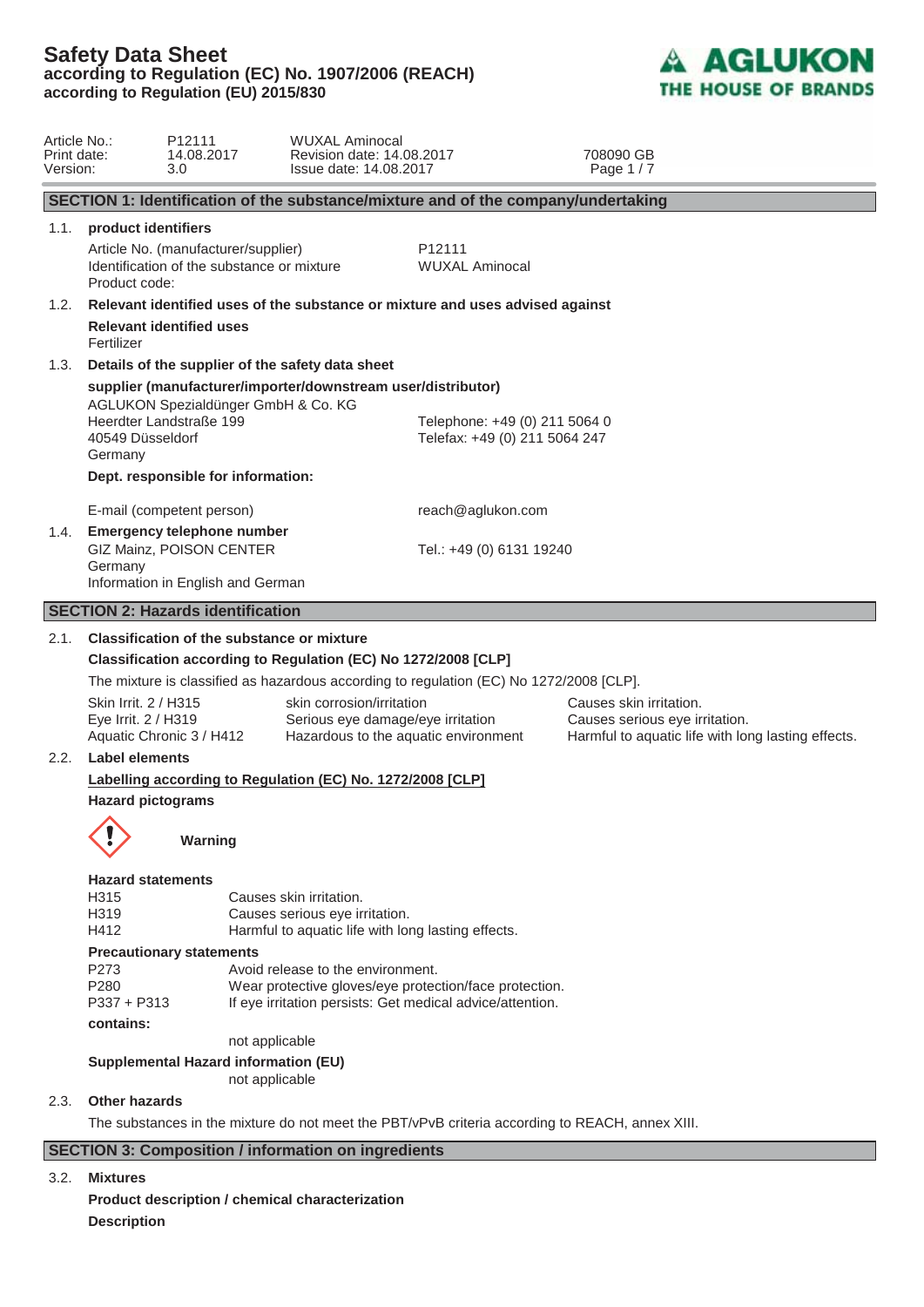

| Article No.:<br>Print date:<br>Version: |                                         | P <sub>12111</sub><br>14.08.2017<br>3.0 | <b>WUXAL Aminocal</b><br>Revision date: 14.08.2017<br>Issue date: 14.08.2017                                                                         | 708090 GB<br>Page 2/7 |         |  |
|-----------------------------------------|-----------------------------------------|-----------------------------------------|------------------------------------------------------------------------------------------------------------------------------------------------------|-----------------------|---------|--|
| <b>Hazardous ingredients</b>            |                                         |                                         |                                                                                                                                                      |                       |         |  |
|                                         |                                         |                                         | Classification according to Regulation (EC) No 1272/2008 [CLP]                                                                                       |                       |         |  |
|                                         | EC No.<br>CAS No.<br><b>INDEX No.</b>   |                                         | <b>REACH No.</b><br><b>Chemical name</b><br><b>classification // Remark</b>                                                                          |                       | Wt $\%$ |  |
|                                         | 233-140-8<br>10043-52-4<br>017-013-00-2 |                                         | 01-2119494219-28-XXXX<br>calcium chloride dihydrate<br>Eye Irrit. 2 H319                                                                             |                       | 30 < 45 |  |
|                                         | 231-869-6<br>64333-01-3                 |                                         | manganese(II) chloride monohydrate<br>Acute Tox. 3 H301 / Aquatic Chronic 2 H411                                                                     |                       | 1 < 2   |  |
|                                         | 231-592-0<br>7646-85-7<br>030-003-00-2  |                                         | 01-2119472431-44-XXXX<br>zinc chloride<br>Acute Tox. 4 H302 / Skin Corr. 1B H314 / Aquatic Acute 1 H400 / STOT<br>SE 3 H335 / Aquatic Chronic 1 H410 |                       | 1 < 2   |  |

#### **Additional information**

Full text of classification: see section 16

#### **SECTION 4: First aid measures**

### 4.1. **Description of first aid measures**

### **General information**

In all cases of doubt, or when symptoms persist, seek medical advice.

#### **In case of inhalation**

Remove casualty to fresh air and keep warm and at rest. In case of respiratory tract irritation, consult a physician.

#### **Following skin contact**

Take off immediately all contaminated clothing. After contact with skin, wash immediately with plenty of water and soap.

#### **After eye contact**

Rinse cautiously with water for several minutes. Remove contact lenses, if present and easy to do. Continue rinsing. Seek medical advice immediately.

#### **After ingestion**

Rinse mouth thoroughly with water. Seek medical advice immediately. Keep victim calm.

#### 4.2. **Most important symptoms and effects, both acute and delayed** No known symptoms to date.

4.3. **Indication of any immediate medical attention and special treatment needed** Treat symptomatically.

### **SECTION 5: Firefighting measures**

#### 5.1. **Extinguishing media**

The product itself does not burn.

### **Suitable extinguishing media:**

Water spray jet, Water mist, carbon dioxide, Powder

**Extinguishing media which must not be used for safety reasons:** strong water jet

5.2. **Special hazards arising from the substance or mixture** Hazardous combustion products: Hydrogen chloride (HCl)

#### 5.3. **Advice for firefighters**

In case of fire: Wear self-contained breathing apparatus. Do not allow water used to extinguish fire to enter drains, ground or waterways.

#### **SECTION 6: Accidental release measures**

6.1. **Personal precautions, protective equipment and emergency procedures** Provide adequate ventilation. Personal protection equipment: refer to section 8.

#### 6.2. **Environmental precautions**

Do not allow to enter into surface water or drains.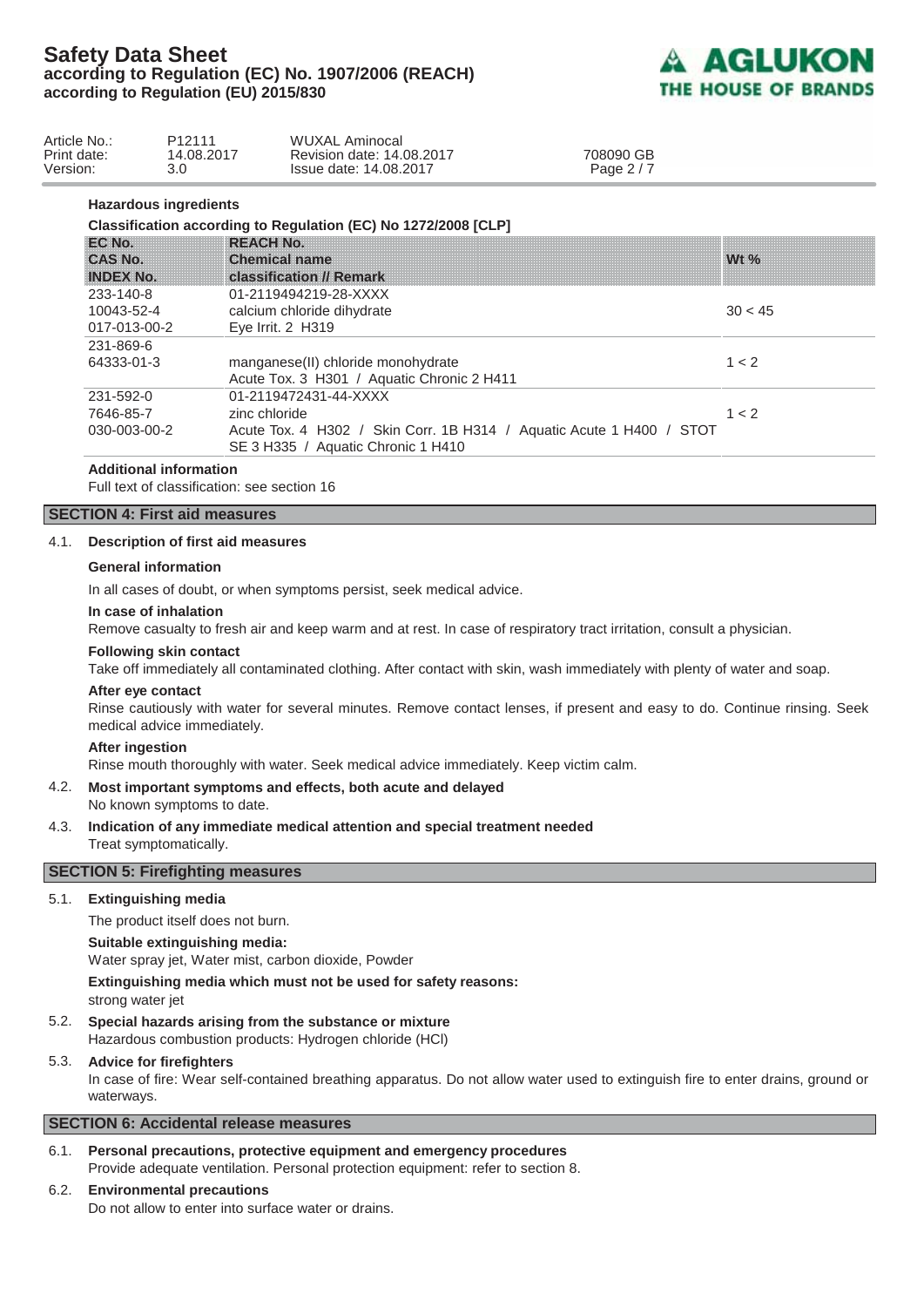

| Article No.:            | P <sub>12111</sub> | WUXAL Aminocal                                      |                         |
|-------------------------|--------------------|-----------------------------------------------------|-------------------------|
| Print date:<br>Version: | 14.08.2017         | Revision date: 14.08.2017<br>Issue date: 14.08.2017 | 708090 GB<br>Page $3/7$ |
|                         |                    |                                                     |                         |

6.3. **Methods and material for containment and cleaning up**

 Isolate leaked material using non-flammable absorption agent (e.g. sand, earth, vermiculit, diatomaceous earth) and collect it for disposal in appropriate containers in accordance with the local regulations (see section 13).

### 6.4. **Reference to other sections**

Observe protective provisions (see chapter 7 and 8).

### **SECTION 7: Handling and storage**

#### 7.1. **Precautions for safe handling**

#### **Advices on safe handling**

Avoid contact with skin, eyes and clothes. When using do not eat, drink or smoke. Personal protection equipment: refer to section 8. Follow the legal protection and safety regulations.

#### **Precautions against fire and explosion:**

No special measures are necessary.

#### 7.2. **Conditions for safe storage, including any incompatibilities**

#### **Requirements for storage rooms and vessels**

Protect from heat and direct sunlight. Keep container tightly closed. Always keep in containers that correspond to the material of the original container.

#### **Hints on joint storage**

Do not store together with: Food and feedingstuffs.

#### **Further information on storage conditions**

Take care of instructions on label. Store in a well-ventilated and dry room at temperatures between 0 °C and 40 °C. Store carefully closed containers upright to prevent any leaks.

#### 7.3. **Specific end use(s)**

Observe technical data sheet. Observe instructions for use.

### **SECTION 8: Exposure controls/personal protection**

#### 8.1. **Control parameters**

#### **Occupational exposure limit values**

not applicable

#### 8.2. **Exposure controls**

Technical measures and the application of suitable work processes have priority over personal protection equipment. See section 7. No additional measures necessary.

#### **Occupational exposure controls**

### **Respiratory protection**

Usually no personal respirative protection necessary.

#### **Hand protection**

For prolonged or repeated handling the following glove material must be used: e.g. NBR (Nitrile rubber).

Thickness of the glove material: No data available. Breakthrough time (maximum wearing time): No data available.

Observe the instructions and details for use, storage, maintenance and replacement provided by the protective glove manufacturer. Penetration time of glove material depending on intensity and duration of exposure to skin. Recommended glove articles: DIN EN 374.

Barrier creams can help protecting exposed skin areas. In no case should they be used after contact.

#### **Eye protection**

Wear eye glasses with side protection according to EN 166.

#### **Protective measures**

After contact clean skin thoroughly with water and soap or use appropriate cleanser.

#### **Environmental exposure controls**

Do not allow to enter into surface water or drains. See chapter 7. No additional measures necessary.

#### **SECTION 9: Physical and chemical properties**

9.1. **Information on basic physical and chemical properties Appearance:**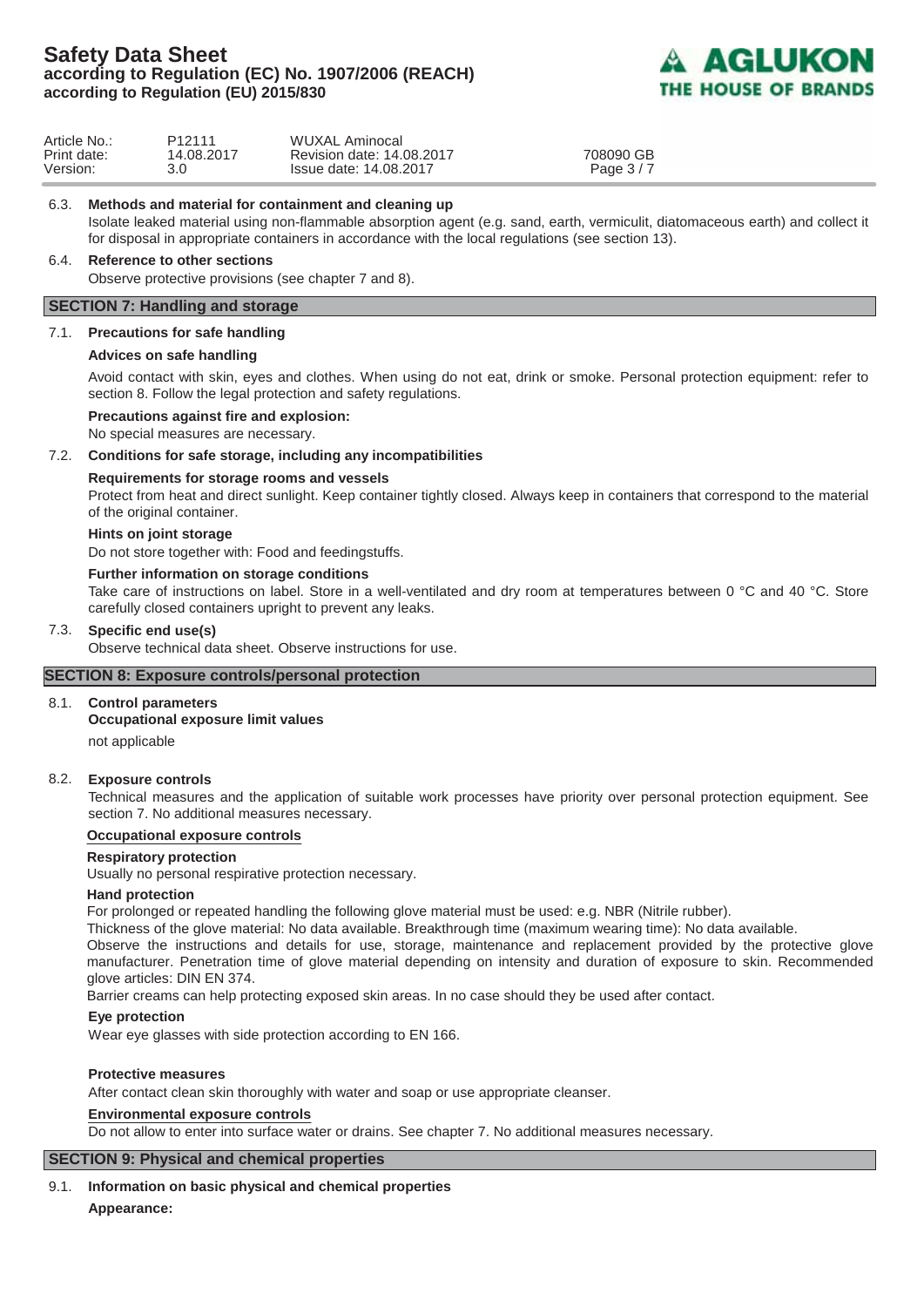

| Article No.:<br>Print date:<br>Version: |                                               | P12111<br>14.08.2017<br>3.0                                                                              | <b>WUXAL Aminocal</b><br>Revision date: 14.08.2017<br>Issue date: 14.08.2017 |                                  | 708090 GB<br>Page 4/7 |  |
|-----------------------------------------|-----------------------------------------------|----------------------------------------------------------------------------------------------------------|------------------------------------------------------------------------------|----------------------------------|-----------------------|--|
|                                         | <b>Physical state:</b><br>Colour:             |                                                                                                          |                                                                              | liquid<br>light brown            |                       |  |
|                                         | Odour:                                        |                                                                                                          |                                                                              | characteristic                   |                       |  |
|                                         | <b>Odour threshold:</b>                       |                                                                                                          |                                                                              | not applicable                   |                       |  |
|                                         | pH at 20 °C:                                  |                                                                                                          |                                                                              | 4                                |                       |  |
|                                         |                                               | <b>Melting point/freezing point:</b>                                                                     |                                                                              | not applicable                   |                       |  |
|                                         |                                               | Initial boiling point and boiling range:                                                                 |                                                                              | not determined                   |                       |  |
|                                         | Flash point:                                  |                                                                                                          |                                                                              | not applicable                   |                       |  |
|                                         | <b>Evaporation rate:</b>                      |                                                                                                          |                                                                              | not applicable                   |                       |  |
|                                         | burning time (s):                             | Flammability (solid, gas):                                                                               |                                                                              | not applicable                   |                       |  |
|                                         |                                               | Upper/lower flammability or explosive limits:<br>Lower explosion limit:<br><b>Upper explosion limit:</b> |                                                                              | not applicable<br>not applicable |                       |  |
|                                         |                                               | Vapour pressure at 20 °C:                                                                                |                                                                              | not applicable                   |                       |  |
|                                         | Vapour density:                               |                                                                                                          |                                                                              | not applicable                   |                       |  |
|                                         | <b>Relative density:</b><br>Density at 20 °C: |                                                                                                          |                                                                              | $1,35$ g/cm <sup>3</sup>         |                       |  |
|                                         | Solubility(ies):                              | Water solubility (g/L) at 20 °C:                                                                         |                                                                              | very soluble                     |                       |  |
|                                         |                                               | Partition coefficient: n-octanol/water:                                                                  |                                                                              | see section 12                   |                       |  |
|                                         |                                               | Auto-ignition temperature:                                                                               |                                                                              | not applicable                   |                       |  |
|                                         |                                               | <b>Decomposition temperature:</b>                                                                        |                                                                              | not applicable                   |                       |  |
|                                         | Viscosity at 20 °C:                           |                                                                                                          |                                                                              | not determined                   |                       |  |
|                                         | <b>Explosive properties:</b>                  |                                                                                                          |                                                                              | not applicable                   |                       |  |
|                                         | <b>Oxidising properties:</b>                  |                                                                                                          |                                                                              | not applicable                   |                       |  |
| 9.2.                                    | Other information                             |                                                                                                          |                                                                              |                                  |                       |  |
|                                         |                                               | No information available.                                                                                |                                                                              |                                  |                       |  |
|                                         |                                               | <b>SECTION 10: Stability and reactivity</b>                                                              |                                                                              |                                  |                       |  |

#### 10.1. **Reactivity**

Stable when applying the recommended regulations for storage and handling. Further information on correct storage: refer to chapter 7.

### 10.2. **Chemical stability**

Stable when applying the recommended regulations for storage and handling. Further information on correct storage: refer to chapter 7.

10.3. **Possibility of hazardous reactions** No hazardous reaction when handled and stored according to provisions.

# 10.4. **Conditions to avoid**

Protect from heat and direct sunlight.

### 10.5. **Incompatible materials** Alkali (lye)

#### 10.6. **Hazardous decomposition products**

Does not decompose when used for intended uses. Hazardous decomposition byproducts may form with exposure to high temperatures: Hydrogen chloride (HCl)

### **SECTION 11: Toxicological information**

 Classification according to Regulation (EC) No 1272/2008 [CLP] No data on preparation itself available.

### 11.1. **Information on toxicological effects**

### **Acute toxicity**

WUXAL Aminocal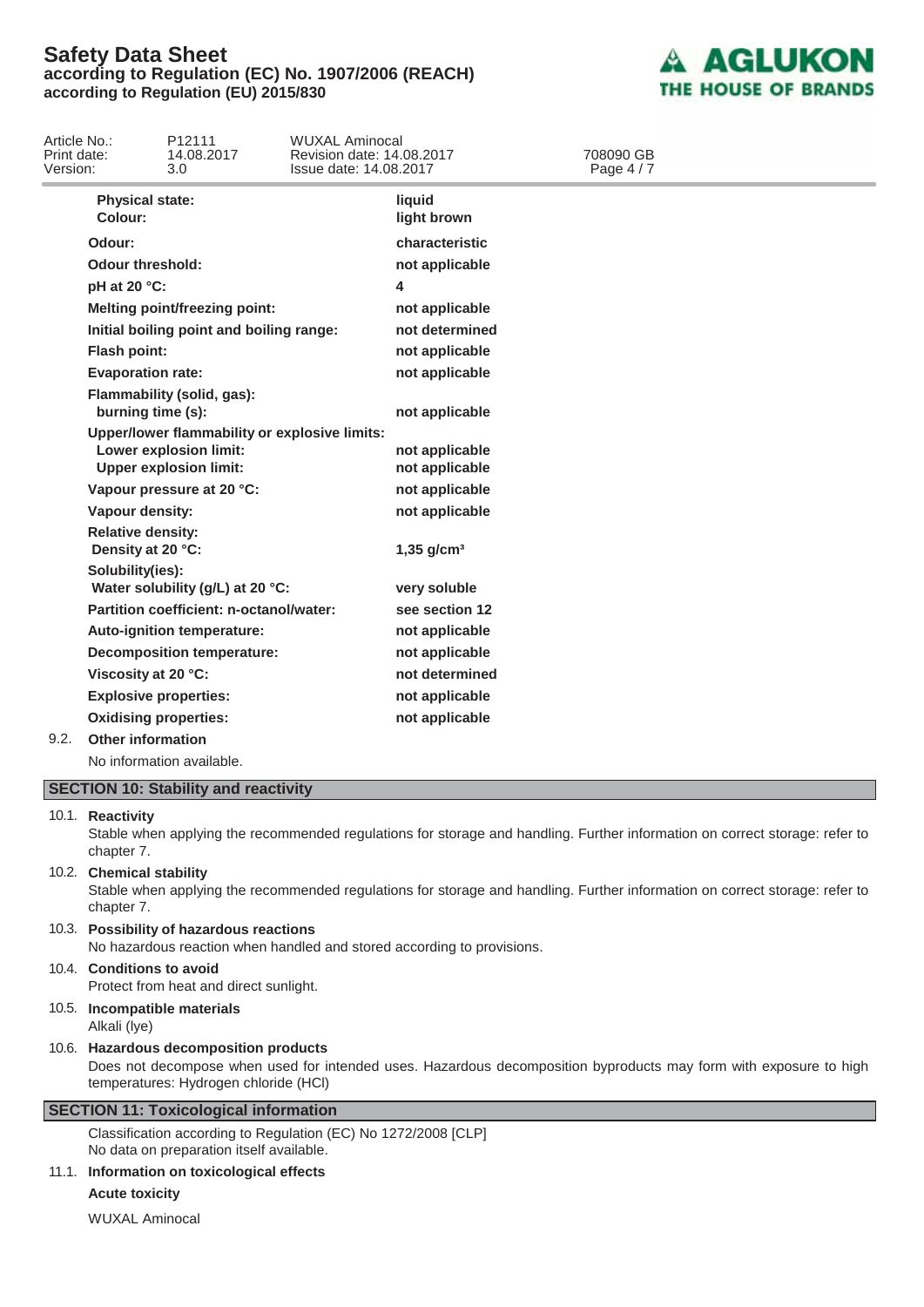

| Article No.:<br>Print date:<br>Version: |                                                                                                     | P <sub>12111</sub><br>14.08.2017<br>3.0                                                     | WUXAL Aminocal<br>Revision date: 14.08.2017<br>Issue date: 14.08.2017                                                            | 708090 GB<br>Page 5/7 |  |  |
|-----------------------------------------|-----------------------------------------------------------------------------------------------------|---------------------------------------------------------------------------------------------|----------------------------------------------------------------------------------------------------------------------------------|-----------------------|--|--|
|                                         |                                                                                                     |                                                                                             |                                                                                                                                  |                       |  |  |
|                                         | Calculation method.                                                                                 | oral, LD50, Rat: > 2000 mg/kg                                                               |                                                                                                                                  |                       |  |  |
|                                         | manganese(II) chloride monohydrate<br>oral, LD50, Rat: 250 mg/kg ; evaluation Toxic if swallowed.   |                                                                                             |                                                                                                                                  |                       |  |  |
|                                         | zinc chloride<br>oral, LD50, Rat: 1100 mg/kg ; evaluation Harmful if swallowed.<br>Method: OECD 401 |                                                                                             |                                                                                                                                  |                       |  |  |
|                                         |                                                                                                     |                                                                                             | skin corrosion/irritation; Serious eye damage/eye irritation                                                                     |                       |  |  |
|                                         | <b>WUXAL Aminocal</b><br>Calculation method.<br>Calculation method.                                 | eyes: evaluation Causes serious eye irritation.<br>Skin: evaluation Causes skin irritation. |                                                                                                                                  |                       |  |  |
|                                         |                                                                                                     | calcium chloride dihydrate<br>eyes: evaluation Causes serious eye irritation.               |                                                                                                                                  |                       |  |  |
|                                         | zinc chloride                                                                                       |                                                                                             | Skin: evaluation Causes severe skin burns and eye damage.                                                                        |                       |  |  |
|                                         |                                                                                                     | Respiratory or skin sensitisation                                                           |                                                                                                                                  |                       |  |  |
|                                         |                                                                                                     | Toxicological data are not available.                                                       |                                                                                                                                  |                       |  |  |
|                                         |                                                                                                     | Specific target organ toxicity                                                              |                                                                                                                                  |                       |  |  |
|                                         | zinc chloride                                                                                       |                                                                                             | Specific target organ toxicity (single exposure), Irritation: evaluation May cause respiratory irritation.                       |                       |  |  |
|                                         | <b>Aspiration hazard</b>                                                                            |                                                                                             |                                                                                                                                  |                       |  |  |
|                                         | Toxicological data are not available.<br>Practical experience/human evidence                        |                                                                                             |                                                                                                                                  |                       |  |  |
|                                         |                                                                                                     | No information available.                                                                   |                                                                                                                                  |                       |  |  |
|                                         |                                                                                                     | <b>Overall Assessment on CMR properties</b>                                                 |                                                                                                                                  |                       |  |  |
|                                         |                                                                                                     |                                                                                             | The ingredients in this mixture do not meet the criteria for classification as CMR category 1A or 1B according to CLP.           |                       |  |  |
|                                         | <b>Remark</b>                                                                                       |                                                                                             |                                                                                                                                  |                       |  |  |
|                                         |                                                                                                     |                                                                                             | There is no information available on the preparation itself.                                                                     |                       |  |  |
|                                         |                                                                                                     | <b>SECTION 12: Ecological information</b>                                                   |                                                                                                                                  |                       |  |  |
|                                         | overall evaluation                                                                                  |                                                                                             |                                                                                                                                  |                       |  |  |
|                                         |                                                                                                     |                                                                                             | Classification according to Regulation (EC) No 1272/2008 [CLP]<br>There is no information available on the preparation itself.   |                       |  |  |
|                                         | 12.1. Toxicity                                                                                      |                                                                                             |                                                                                                                                  |                       |  |  |
|                                         | zinc chloride                                                                                       |                                                                                             | Fish toxicity, LC50, Oncorhynchus mykiss (Rainbow trout): 0,169 mg/l (96 h)<br>Daphnia toxicity, EC50: 0,147 - 0,000 mg/l (48 h) |                       |  |  |
|                                         | <b>Long-term Ecotoxicity</b>                                                                        |                                                                                             |                                                                                                                                  |                       |  |  |
|                                         | <b>WUXAL Aminocal</b><br>Calculation method.                                                        |                                                                                             | Ecotoxicity: evaluation Harmful to aquatic life with long lasting effects.                                                       |                       |  |  |
|                                         | No data available.                                                                                  | 12.2. Persistence and degradability                                                         |                                                                                                                                  |                       |  |  |
|                                         | No data available.                                                                                  | 12.3. Bioaccumulative potential                                                             |                                                                                                                                  |                       |  |  |
|                                         |                                                                                                     | <b>Bioconcentration factor (BCF)</b>                                                        |                                                                                                                                  |                       |  |  |
|                                         | No data available.                                                                                  |                                                                                             |                                                                                                                                  |                       |  |  |
|                                         | 12.4. Mobility in soil<br>No data available.                                                        |                                                                                             |                                                                                                                                  |                       |  |  |
|                                         |                                                                                                     | 12.5. Results of PBT and vPvB assessment                                                    |                                                                                                                                  |                       |  |  |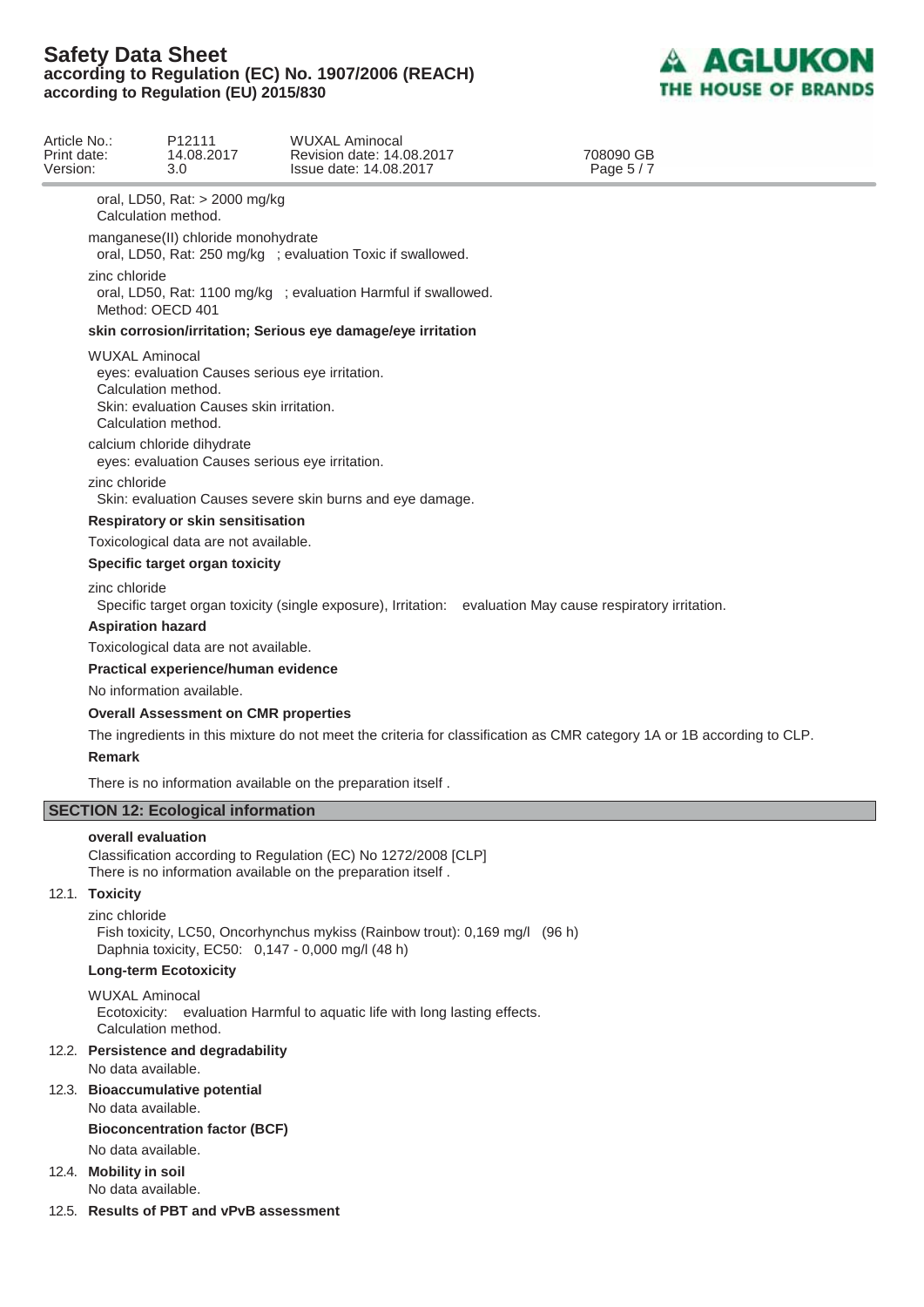

| Article No.:<br>Print date:<br>Version: |                                    | P <sub>12111</sub><br>14.08.2017<br>3.0                                        | WUXAL Aminocal<br>Revision date: 14.08.2017<br>708090 GB<br>Issue date: 14.08.2017<br>Page 6/7                                                                                                                                                                                                                                                  |
|-----------------------------------------|------------------------------------|--------------------------------------------------------------------------------|-------------------------------------------------------------------------------------------------------------------------------------------------------------------------------------------------------------------------------------------------------------------------------------------------------------------------------------------------|
|                                         | 12.6. Other adverse effects        | No information available.                                                      | The substances in the mixture do not meet the PBT/vPvB criteria according to REACH, annex XIII.                                                                                                                                                                                                                                                 |
|                                         |                                    | <b>SECTION 13: Disposal considerations</b>                                     |                                                                                                                                                                                                                                                                                                                                                 |
|                                         | <b>Recommendation</b><br>020108    | 13.1. Waste treatment methods<br>Appropriate disposal / Product                | Do not allow to enter into surface water or drains. This material and its container must be disposed of in a safe way. Waste<br>disposal according to directive 2008/98/EC, covering waste and dangerous waste.<br>List of proposed waste codes/waste designations in accordance with EWC<br>agrochemical waste containing dangerous substances |
|                                         | packaging<br><b>Recommendation</b> |                                                                                | Non-contaminated packages may be recycled. Vessels not properly emptied are special waste.                                                                                                                                                                                                                                                      |
|                                         |                                    | <b>SECTION 14: Transport information</b>                                       |                                                                                                                                                                                                                                                                                                                                                 |
|                                         |                                    |                                                                                | No dangerous good in sense of this transport regulation.                                                                                                                                                                                                                                                                                        |
|                                         | 14.1. UN number                    |                                                                                | not applicable                                                                                                                                                                                                                                                                                                                                  |
|                                         |                                    | 14.2. UN proper shipping name                                                  |                                                                                                                                                                                                                                                                                                                                                 |
|                                         |                                    | 14.3. Transport hazard class(es)                                               |                                                                                                                                                                                                                                                                                                                                                 |
|                                         |                                    |                                                                                | not applicable                                                                                                                                                                                                                                                                                                                                  |
|                                         | 14.4. Packing group                |                                                                                | not applicable                                                                                                                                                                                                                                                                                                                                  |
|                                         |                                    | 14.5. Environmental hazards                                                    |                                                                                                                                                                                                                                                                                                                                                 |
|                                         |                                    | Land transport (ADR/RID)                                                       | not applicable                                                                                                                                                                                                                                                                                                                                  |
|                                         | Marine pollutant                   |                                                                                | not applicable                                                                                                                                                                                                                                                                                                                                  |
|                                         |                                    | 14.6. Special precautions for user                                             |                                                                                                                                                                                                                                                                                                                                                 |
|                                         |                                    | case of an accident or leakage.<br>Advices on safe handling: see parts 6 - 8   | Transport always in closed, upright and safe containers. Make sure that persons transporting the product know what to do in                                                                                                                                                                                                                     |
|                                         | <b>Further information</b>         |                                                                                |                                                                                                                                                                                                                                                                                                                                                 |
|                                         |                                    | Land transport (ADR/RID)                                                       |                                                                                                                                                                                                                                                                                                                                                 |
|                                         | tunnel restriction code            |                                                                                |                                                                                                                                                                                                                                                                                                                                                 |
|                                         | Sea transport (IMDG)               |                                                                                |                                                                                                                                                                                                                                                                                                                                                 |
|                                         | EmS-No.                            |                                                                                | not applicable                                                                                                                                                                                                                                                                                                                                  |
|                                         |                                    | Air transport (ICAO-TI / IATA-DGR)                                             |                                                                                                                                                                                                                                                                                                                                                 |
|                                         | Not applicable.                    |                                                                                | 14.7. Transport in bulk according to Annex II of Marpol and the IBC Code                                                                                                                                                                                                                                                                        |
|                                         |                                    | <b>SECTION 15: Regulatory information</b>                                      |                                                                                                                                                                                                                                                                                                                                                 |
|                                         |                                    |                                                                                | 15.1. Safety, health and environmental regulations/legislation specific for the substance or mixture                                                                                                                                                                                                                                            |
|                                         | <b>EU</b> legislation              |                                                                                |                                                                                                                                                                                                                                                                                                                                                 |
|                                         |                                    | Directive 2010/75/EU on industrial emissions<br>VOC-value (in $g/L$ ): $0,000$ |                                                                                                                                                                                                                                                                                                                                                 |
|                                         | <b>National regulations</b>        |                                                                                |                                                                                                                                                                                                                                                                                                                                                 |
|                                         |                                    | <b>Restrictions of occupation</b>                                              |                                                                                                                                                                                                                                                                                                                                                 |
|                                         |                                    |                                                                                | Observe employment restrictions under the Maternity Protection Directive (92/85/EEC) for expectant or nursing mothers.<br>Observe restrictions to employment for juvenils according to the 'juvenile work protection guideline' (94/33/EC).                                                                                                     |